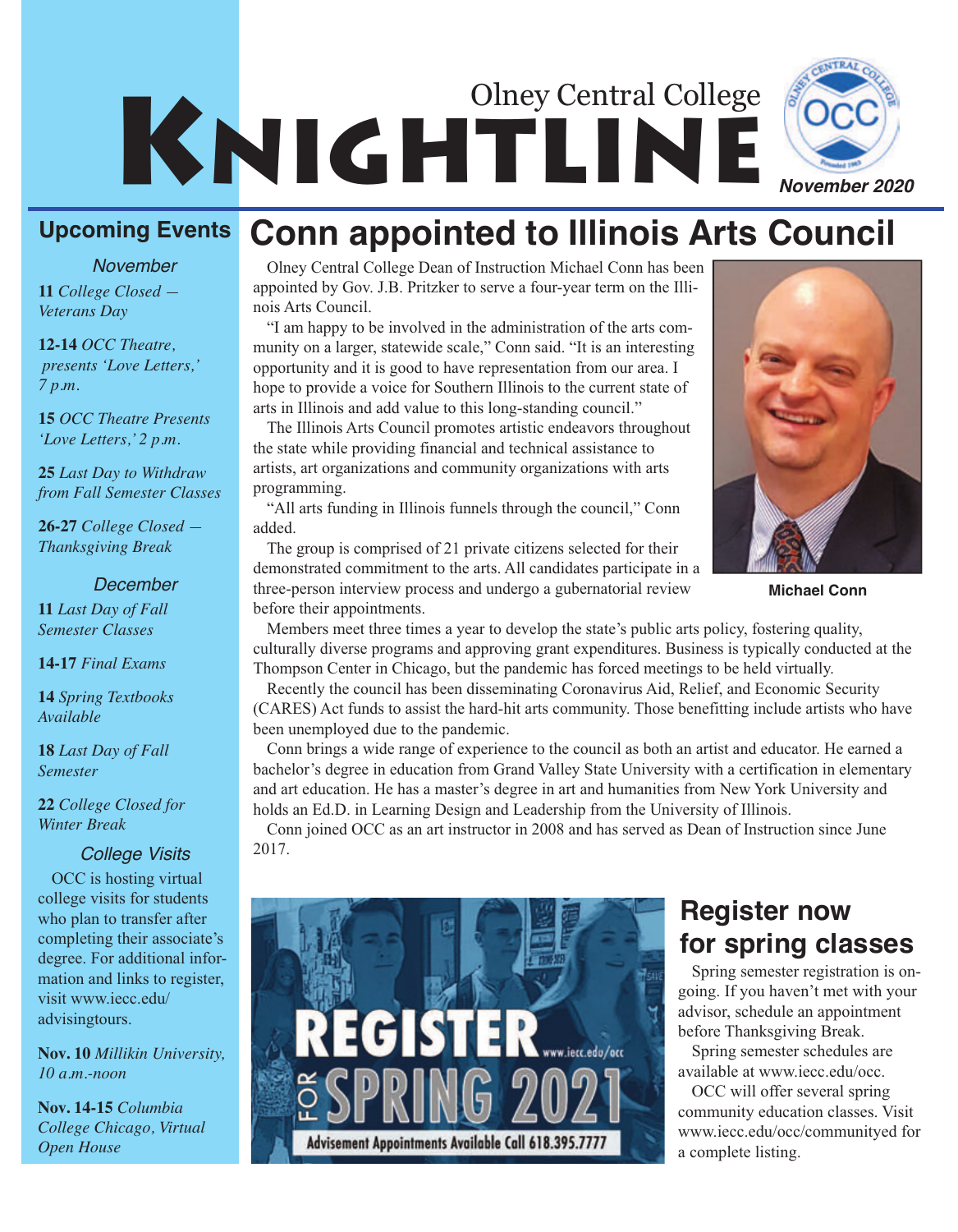

**Above, OCC President Rodney Ranes examines the Olney Daily Mail's bound volumes in the Anderson Library. Top right, from left, Rodney Ranes, Scott Correll, Greg Eyer, Tim Bower, Dave Hostetter and Jeff Skelton assisted in relocating the books from the Daily Mail's office to the college.**



# **OCC** to house Daily Mail **bound volumes**

For decades, Olney Central College enjoyed the support of the men and women who worked at the Olney Daily Mail. OCC is now proud to house the newspaper's bound volumes in the Anderson Library Archives and to maintain these historical records for the community.

The earliest editions date back to 1916, with the majority spanning the decades of the 1960s through the 1990s. A few volumes from Jasper County are included.

The items are currently being inventoried and are not available to the public at this time, but will be in the future.

## **OCC Theatre to present 'Love Letters' Nov. 12-15**

Tickets are now on sale for the Olney Central College Theatre's production of "Love Letters."

A finalist for the Pulitzer Prize for Drama, "Love Letters" is a beautiful and moving play where the two characters are a man and a woman who exchange letters, but not marriage vows, in a warm and complicated friendship spanning 50 years.

Each performance will feature a different cast.

• Thursday, Nov. 12 at 7 p.m. — Mandy Ginder and Adam Wyatt

• Friday, Nov. 13 at 7 p.m. — Sherry Brauer and Greg Eyer

• Saturday, Nov. 14 at 7 p.m. — Emily Ferguson and Warren Weitkamp

• Sunday, Nov. 15 at 2 p.m. — Bea Gardner and Sam Benson Contactless ticket sales only are available for this production.



Tickets are \$12 and can be purchased online at www.iecc.edu/occtheater or by phone at 618-395-7777, ext. 2408. Tickets are general admission with seating assigned at the door. Only 45 tickets will be available for each performance. Masks are required and social distancing should be observed. The show is rated PG-13.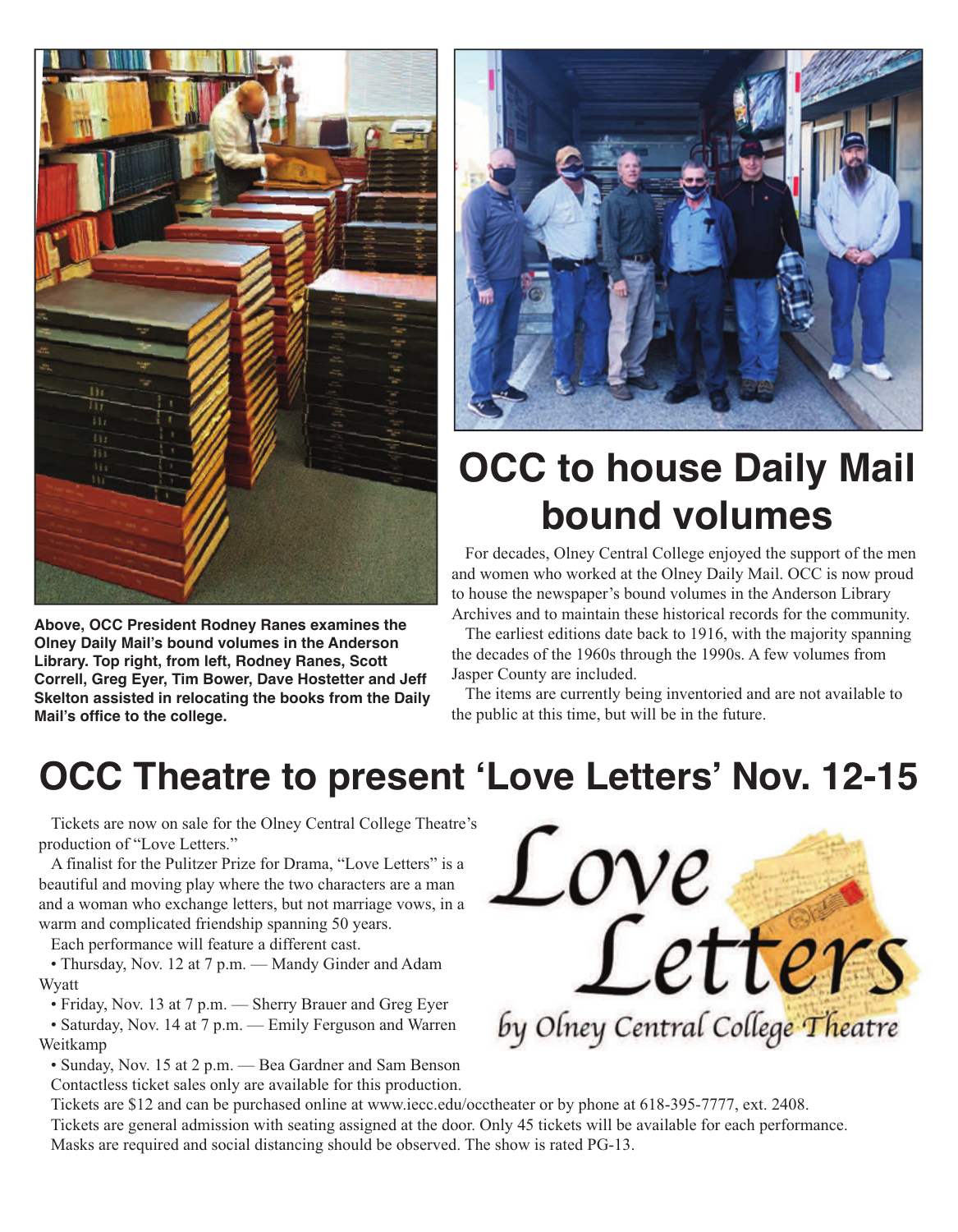# **OCC grad opens doors for students at UIUC**

As an associate professor at the University of Illinois, Dr. Paul Davidson is engaging students in projects that take them from Urbana-Champaign to the coast of South Africa, where the lessons gained in the classroom are put into practice.

The Olney Central College alum said the trips give students experience working in the field with the added challenge of conducting an engineering project in a foreign country.

"My role as faculty advisor is to stay out of the students' way," said Davidson, who has taught in UIUC's Department of Agricultural and Biological Engineering for nearly seven years. "They learn by doing the work and I help them stay on track. It's a really good learning process. One of the challenges is often finding low-tech applica-

tions for areas where electricity is limited to generators, or where they may not have tractors and have to rely on human power."

Past projects included creating a hydroponics system to grow lettuce, developing machines to better clean grain, using soil moisture sensors to more efficiently irrigate crops, and developing a method of cutting mushrooms uniformly.

"One dealt with better ways to plant and harvest sugar cane, which is one of South Africa's top products. It's abundance in South Africa is sort of like corn in the Midwest," Davidson added. "However, it is a very labor-intensive crop for them that is mostly harvested by hand."

Davidson's students work in partnership with students from the University of KwaZulu-Natal in Pietermaritzburg, South Africa. They work virtually to design a project, which has agricultural applications for the African nation.

"We then travel there and physically build a prototype," Davidson said. "Monday through Friday we are working several hours a day and on the weekends we take excursions to explore and appreciate many amazing South African attractions. We go to game parks and see elephants, giraffes, lions and crocodiles. We sleep in safari tents. We go hiking in the Drakensberg Mountains. In the mountains, there is no Internet or cell signal, so the students learn to relax without them. Students visit the beach on the Indian Ocean and go zip lining from the top of a small mountain."

The students visit cultural and historic locations including the Nelson Mandela Capture Site in Howick. They also make lasting connections with UKZN faculty and students through a variety of social events.

"It's a lot all crammed into a month," Davidson said. "We try to do as much as we can while we are there."

Davidson has also partnered with Michelle Green, a wildlife biologist at the University of South Florida St. Petersburg, to develop a unique fellowship opportunity focusing on under-represented minority students.

The pair received USDA funding to establish WE CAN



**Dr. Paul Davidson**

(Wildlife Engineers Co-managing Agriculture and Nature), which bridges the gap between engineering and biology, bringing the two disciplines together. Students are recruited from Tuskegee University, Northeastern Illinois University, Parkland College and the University of Illinois to participate in the two-year summer program.

"During the first summer, students come to the University of Illinois for six weeks and then spend four weeks in South Africa," Davidson said. "They come back to U of I and spend a second full summer of research and are paired with a faculty member who shares similar interests."

Since its implementation four years ago, 16 students have participated in the program.

Davidson's innovation in the classroom recently earned him U of I's Faculty Award for Excellence in Teaching in the College of Agricultural, Consumer and Environmental Sciences. He also received the 2020 A.W. Farrall Young Educator Award from the American Society of Agricultural and Biological Engineers.

"It is nice to be recognized, but I always think others are more deserving," Davidson said. "It's nice to reflect on what I've done and see what I can do better in the future."

Davidson's own journey from student to professor began at Olney Central College.

"I started college at OCC thinking I would go into Pre-med," he said. "The second semester I realized I was more drawn to the engineering and physics side. I was focused on chemical engineering at first. But, I grew up on a farm and combining engineering with agriculture made sense to me."

After graduating in 2003, Davidson transferred to the University of Illinois where he earned both bachelor's and master's degrees in agricultural engineering. He received his Ph.D. in agricultural and biological engineering from the U of I in 2010.

"I finished my Ph.D. and wanted to go into academics, but the recession was going on and most universities had instated a hiring freeze and there were no faculty positions," he said. "I had interned at an environmental consulting firm and after earning my Ph.D., they offered me a position."

The Newton native worked four years as a consultant researching various contaminants in surface water. When a faculty position opened in agricultural and biological engineering at UIUC in January 2014, he applied and was hired. He received tenure this year.

"When I was a consultant, I really enjoyed the research, but I missed the student engagement," Davidson said. "I really enjoy the student interaction involved in teaching."

Davidson said his decision to attend OCC was an easy one.

"My mom and three older siblings all attended OCC," he said. "I had always grown up with a good opinion of OCC. For me, it

**See GRAD, Page 6**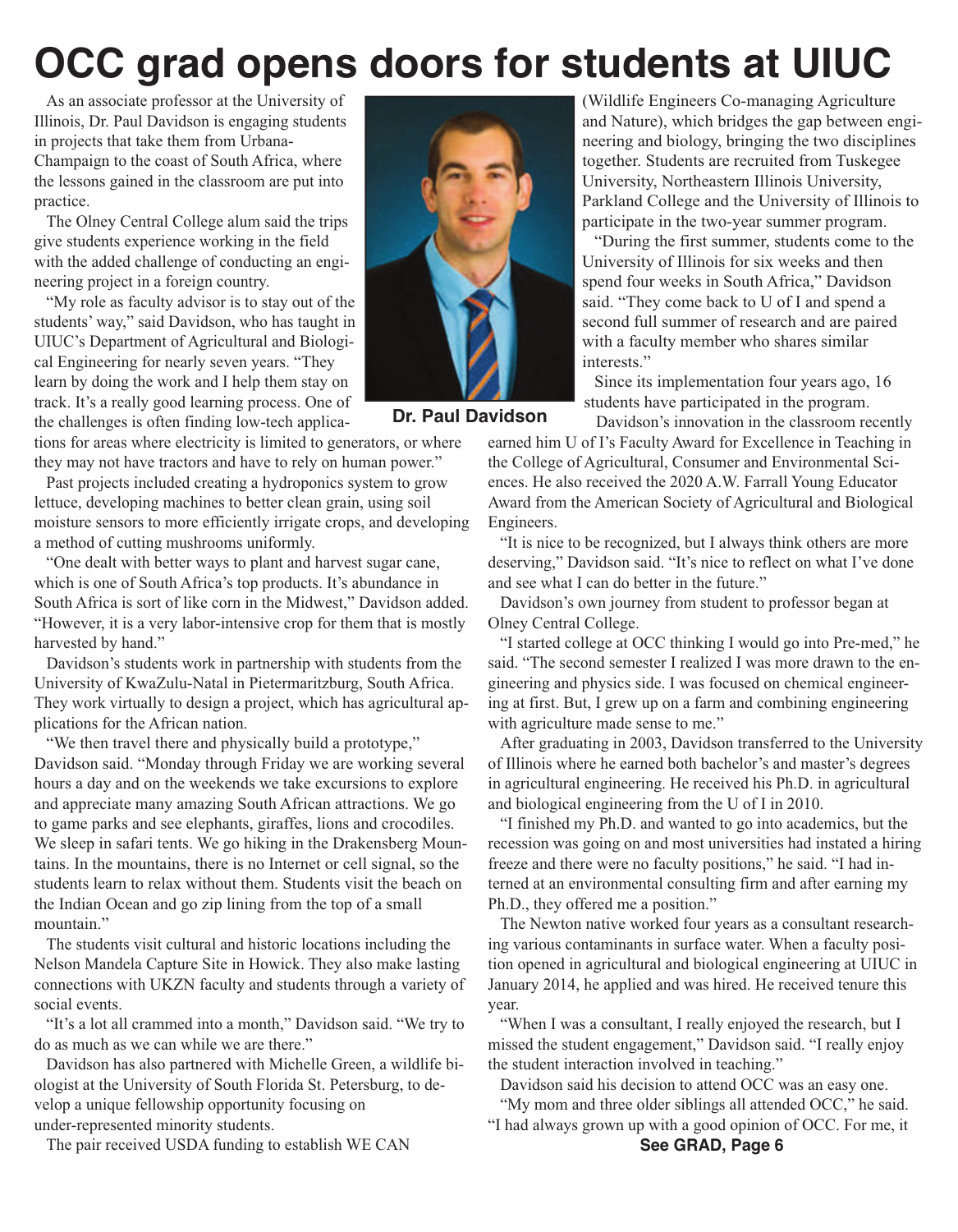

## **Bookstore hours and orders**

The OCC Bookstore will be open from 8 a.m. to 4:30 p.m., now through the end of the semester. This includes Finals Week.

Orders can be placed now for Spring Semester books, but they will not be available until Dec. 14.

Students are asked to place their orders through the online system at http://occbookstore.iecc.edu/SelectTermDept.

Students can request books be mailed or they can choose in-store pickup. The Bookstore will call students requesting in-person pickup with additional details. Please do not come to the Bookstore until you receive this call.

The Bookstore will close for Winter Break at the end of business on Dec. 21.

Fall buyback will be held from 8 a.m. to 4 p.m. on Jan. 5-8 in the Bookstore.

## **Projects give OCC welding students added experience**

Students in the OCC Welding Program are putting their skills to the test on several projects this semester including an outdoor ping-pong table.

"I saw a similar table when I was traveling and I thought it would be a neat idea for us to make one," said Instructor Curtis Marshall.

The project is ideal as it gives students both welding and fabrication experience.

Once completed, Marshall hopes to place the table between the Welding and Industrial Maintenance Technology buildings where it would be available for student use.

Students also have been working to repair a skid steer attachment for a local farmer.

**At left, Adam Cecil finishes a weld on the new outdoor ping-pong table. Below, Parker Eaton repairs the skid steer attachment.**



### Celebrating Halloween

**OCC Student Services dressed up for Halloween. Pictured, from left, are Andi Pampe, Sheri Gray, Bobbi Hart-Walka, Jill Ginder-Wilson, Brandi Rich-Beard, Jodi Schneider and Kim Wilson.**

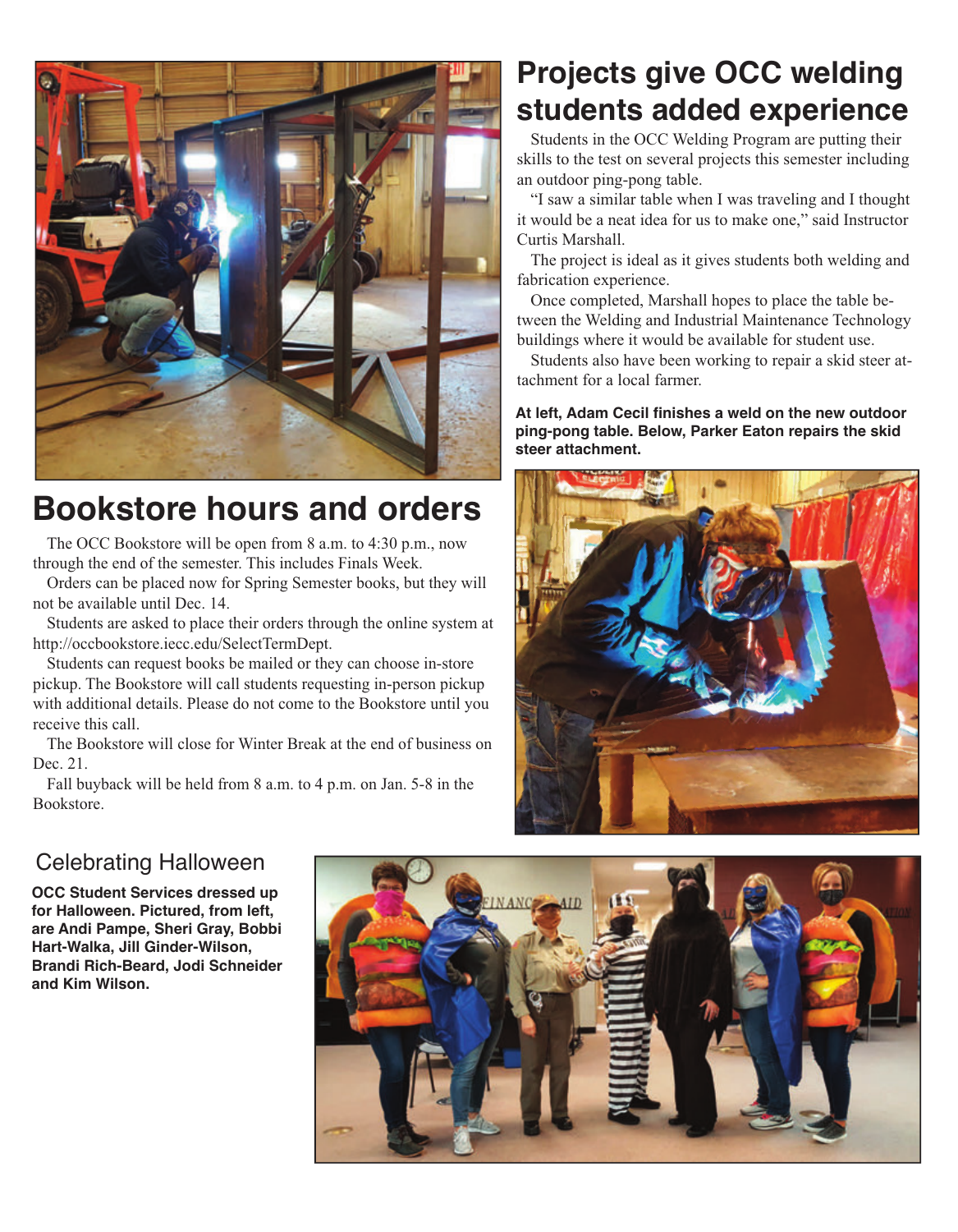# **OCC alumni tackle Colorado mountains**

Welding Instructor Curtis Marshall traveled to Colorado with fellow OCC graduates Phillip Britton and Marty Hustad for a five-day hiking and camping trip in the Arapaho and Roosevelt National Forests.

The trio climbed to the summit of two 13,000-foot mountains, the South Arapaho Peak and Mt. Flora. They also hiked several trails including St. Mary's Glacier, Lost Lake and Chicago Lake Trail.

"This was my first time in Colorado and the scenery was beautiful," Marshall said. "Everywhere you went you would see wilderness that was untouched by man and for an outdoorsman, like myself, that is very humbling. I am very grateful that our government has protected that land so future generations can go and enjoy the beauty of the Mother Earth."

Hiking through the mountains was a challenge. Marshall averaged



**OCC Welding Instructor Curtis Marshall and fellow OCC graduates Phillip Britton and Marty Hustad stand at the summit of Mt. Flora in Colorado. The trio spent five days hiking and camping in the Arapaho and Roosevelt National Forests.**

38,000 steps and walked between 17 and 19 miles a day.

"That may not sound like too much around here, but a majority of that was uphill, with a pack and all of our gear, at a higher altitude. There were some points when it was a challenge, but I am so glad I did it. Also, to have an experience like this with one of my lifelong friends, Phillip Britton, those are memories I will treasure for the rest of my life. If anyone has the chance to go, I highly recommend it. If you are looking for an easier afternoon hike, I would head to Lost Lake Trail."



# **Nursing application deadline Feb. 16**

Olney Central College is currently accepting applications for Fall 2021 entry into the Illinois Eastern Community Colleges/OCC Nursing Program.

Applicants must attend one of four informational meetings scheduled for 2 p.m. on Wednesday, Jan. 20, Wednesday, Jan. 27, Thursday, Feb. 4 and Tuesday, Feb. 9. The meetings will be held in Wattleworth Hall Room 217.

Prospective students, who have already submitted their applications, should have received a letter regarding the mandatory meetings. Applicants who have not should contact Nursing Advisor Linda Horn. Individuals wishing to apply should contact Horn at 618-395-7777, ext. 2246, as soon as possible. The deadline to apply is Feb. 16.

Applicants also must take and pass the TEAS Test with a Proficient Level of 58.7 percent or higher to be ranked for admission into the program. For additional information, visit www.iecc.edu/nursing.